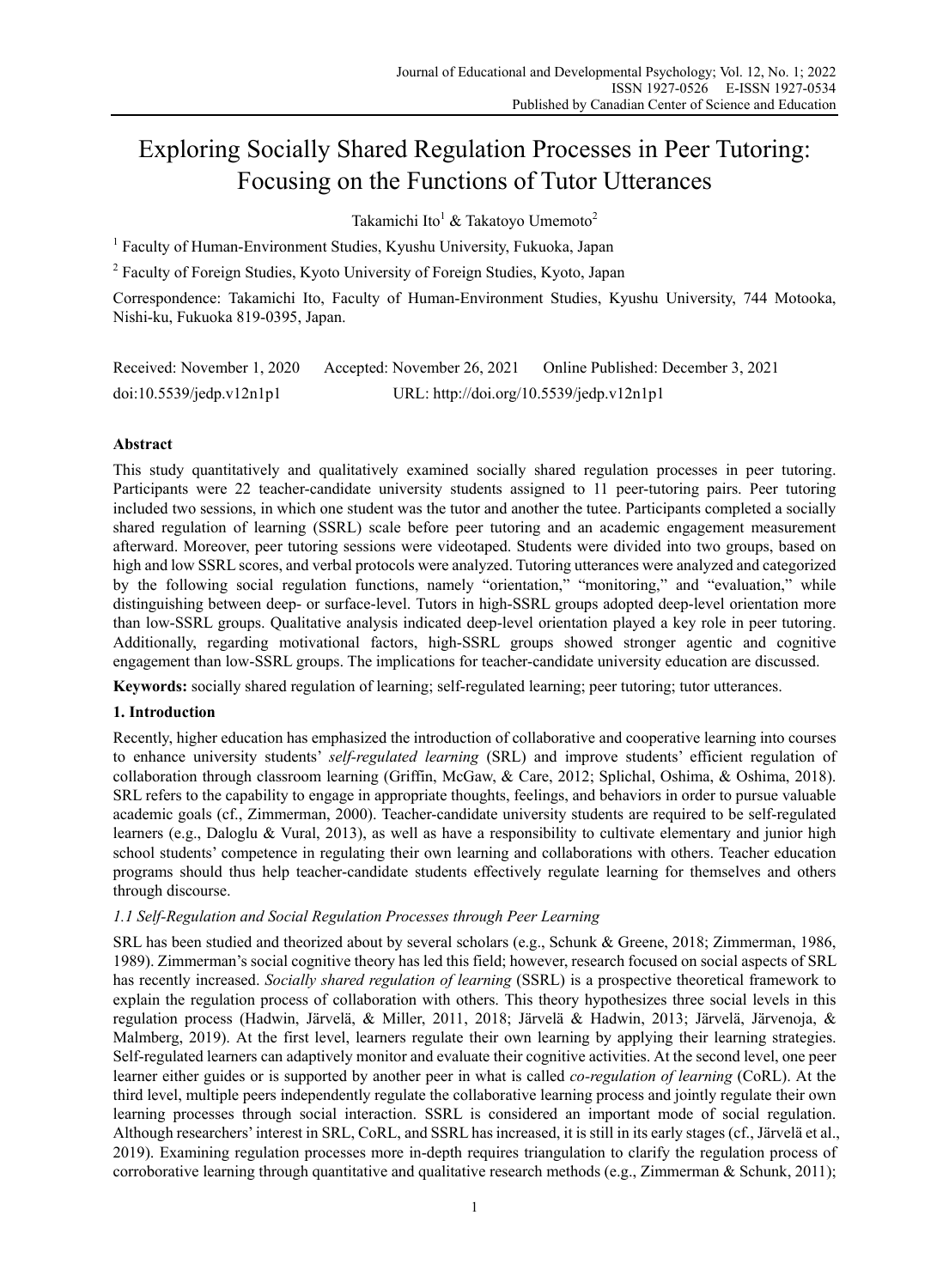however, there are few studies that present evidence based on multimodal data (Järvelä et al., 2019). To understanding the complexity of phenomena such as the corroborative learning process, multimodal data is needed. Specifically, data collected through video recordings, learning traces, and self-report (Bernacki, 2018) are crucial to quantitatively and qualitatively analyze socially shared regulation processes on the basis of both self-evaluation and other-evaluation.

The present study focused on collaborative and cooperative learning through peer tutoring and examined regulation processes of learning from the perspective of SSRL theory. Peer tutoring is characterized by active academic help and support between student pairs (Topping, 2005; Topping & Ehly, 1998). One peer, called the "tutor," takes direct pedagogical responsibility. The other peer, called the "tutee," receives academic support from the tutor. Both students are able to experience the benefits of providing and receiving academic guidance (Topping, 1996, 2005; Topping & Ehly, 1998). Recently, many teachers in higher education have started trying peer tutoring practices that can easily and efficiently be introduced into one class, either lecture or seminar style. Generally, the instructional design of peer tutoring is more controllable and easier to manage in practice compared with collaborative learning. Therefore, peer tutoring usually takes less time and requires fewer group members than collaborative learning. Empirical research (e.g., De Backer, Van Keer, & Valcke, 2012, 2015a, 2015b) has indicated that peer tutoring can affect academic performance and SSRL. The present study focused on peer tutoring with university students in a teacher-training course, as teacher-candidate students' abilities to practice tutoring and fulfill their responsibilities as tutors are extremely important. These are essential skills for teacher candidates and are closely associated with teacher quality and competencies.

#### *1.2 Importance of Socially Shared Regulation of Metacognition in the Learning Process*

Although there is little empirical research on the regulation processes of peer tutoring, De Backer et al. (2012, 2015a, 2015b) verified the SSRL process of peer tutoring. SRL studies have hypothesized that metacognition plays a central role in expanding and deepening learning. Metacognition refers to learners' psychological functions that actively control and coordinate their cognitive activities when engaged in learning or academic problem-solving (Pintrich, 2004). Similarly, collaborative metacognition could be a key factor in peer-learning processes. A series of studies by De Backer et al. (2012, 2015a, 2015b) examined the regulation processes of learning in peer tutoring, specifically focusing on *socially shared regulation of metacognition* (SSRM). For example, by adopting a quasi-experimental design, De Backer et al. (2015a) examined changes in university students' metacognition regulation after participating in peer tutoring. Through statistical analysis, peer tutoring was found to promote deep-level orientation, monitoring, and evaluation. Similarly, De Backer et al. (2012) introduced peer tutoring into an instructional science course and, based on comparison with a control group, the peer tutoring intervention was found to promote deep-level orientation, monitoring, and evaluation. Additionally, De Backer et al. (2015b) conducted a semester-long peer tutoring intervention, lasting from the start to the end of the semester, to identify time-bound evolutions in peer tutoring groups' SSRM. These research findings showed that students' involvement in deep-level orientation and monitoring increased from the starting to closing phases. Although these pioneering studies revealed the possibility that deep-level orientation, monitoring, and evaluation are especially important for SSRM, researchers should approach the essentials of social regulation in collaborative learning through methodical triangulation with multi-dimensional measurements (i.e., quantitative and qualitative verification).

The present study investigated the social regulation processes of tutors and tutees, first by quantitative measurements using SSRL scales, then by dividing them into high and low groups based on SSRL scale scores. Further, we analyzed the verbal protocol of peer tutoring quantitively and qualitatively by examining differences in the tutoring discourse and social regulation processes of both groups. As a further qualitative analysis, the present study also aimed to extract a critical episode and clarify the social regulation functions of each utterance in the context of real peer tutoring.

As mentioned above, previous research (e.g., De Backer et al., 2015; Pintrich, 2004) distinguished orientation, monitoring, and evaluation as key regulation processes. *Orientation* means students engage in task analysis and become acquainted with learning objectives and each other's initial understanding (Pintrich, 2004). *Monitoring*  involves adaptive control of learning or problem-solving and is aimed at identifying inconsistencies and optimizing task execution (Meijer, Veenman, & van Hout-Wolters, 2006). *Evaluation* encompasses learners' self-judgments of their performance (Veenman, Elshout, & Meijer, 1997) as they evaluate their learning outcomes and processes during problem-solving tasks.

Additionally, De Backer et al. (2015) distinguished surface-level and deep-level metacognitive regulation using verbal protocol analysis. Surface-level orientation aims only to explore task demands. Contrastingly, deep-level orientation is directed at processing task demands and activating prior knowledge (De Backer et al., 2012). Thus,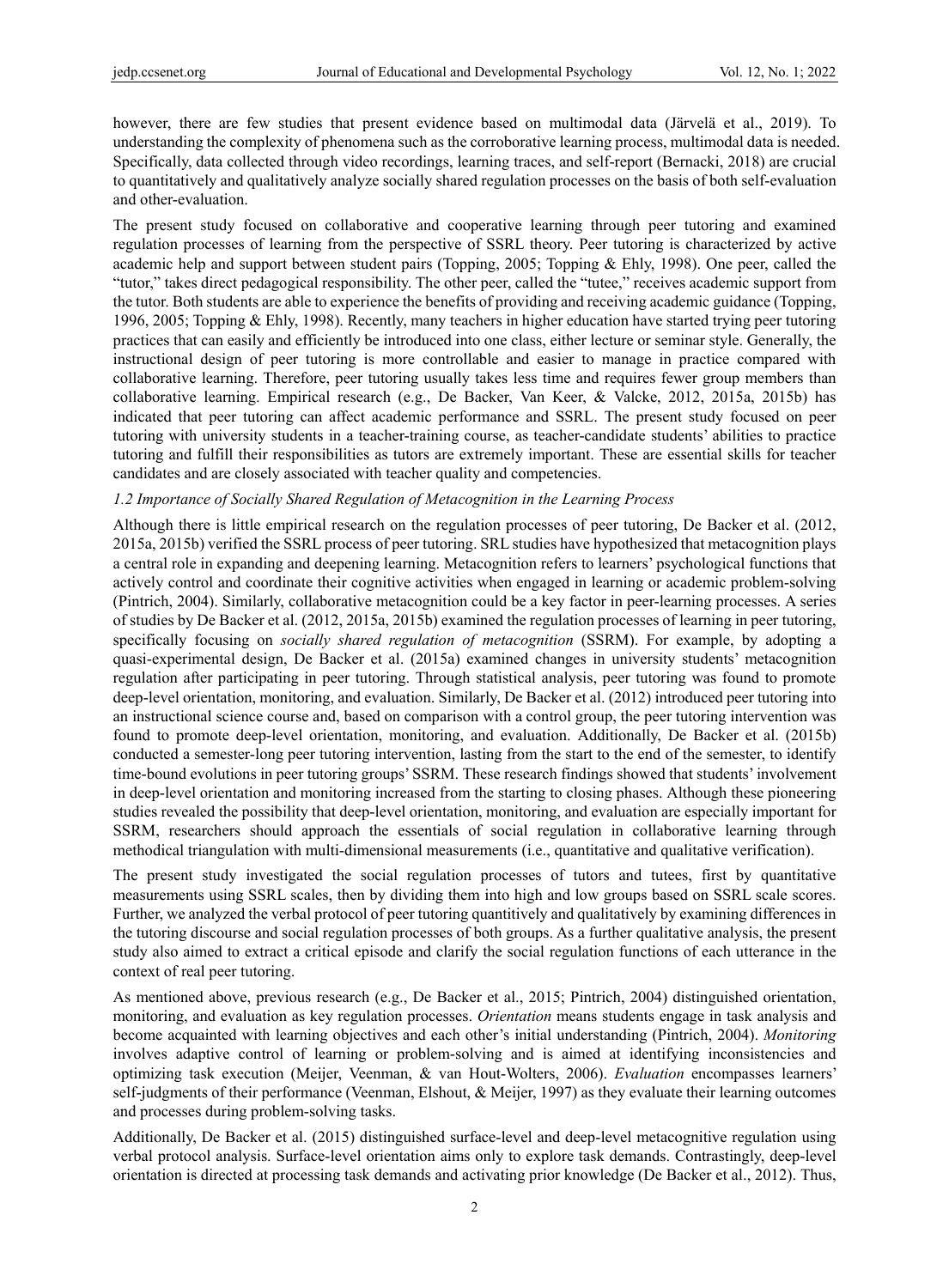surface-level monitoring means only checking comprehension and progress, whereas deep-level monitoring implies elaborative, thought-provoking inquiries (Chin & Brown, 2000). Furthermore, surface-level evaluation encompasses checking and commenting on either learning outcomes or process factors, whereas deep-level evaluation involves reflection on both learning outcomes and learning processes (Veenman et al., 1997).

Based on the above research, the present study distinguished between surface-level and deep-level SSRM and empirically revealed three utterance functions: orientation, monitoring, and evaluation. We conducted an experiment in which participants discussed in pairs, through peer tutoring, a topic related to social development in educational psychology. Participants were teacher education students taking a course on educational psychology, which included "gang age" in late childhood. Gang age is a pre-adolescent developmental stage between approximately 7 and 11 years of age. In this period, the focus of children's interest shifts from family to friends, and most children usually form intimate, closed groups that play together. Gang age can provide a good opportunity for children to experience interpersonal relationships and is a significant theme for teacher candidates to understand. This study aimed to find theoretical and practical implications through clarifying which regulation functions are key factors in teacher education students' meaningful learning by peer tutoring. We hypothesized that high-SSRL tutors would show high levels of all three social regulation functions in actual discourse. After quantitative analysis, we aimed to provide specific and detailed clarification of discourses, focusing on utterance content.

# *1.3 Significant Role of Engagement as a Motivational Factor*

The present study aimed to verify the SSRL processes of peer tutoring by focusing on one's motivational factor. In SRL and SSRL research, motivational constructs are positioned as essential and important factors underlying the learning process (Hadwin et al., 2011, 2018; Panadero & Järvelä, 2015; Zimmerman & Schunk, 2001, 2011). Although there are various motivational factors, in this study we focused on engagement, which is deeply associated with the situational level of motivation (cf., Vallerand, 1997).

Students' engagement during learning activities is an important educational construct (Christenson, Reschly, & Wylie, 2012). It is a motivational factor that strongly predicts academic achievement (Ladd & Dinella, 2009). Previous research (Fredricks, Blumenfeld, & Paris, 2004) characterized it as a three-component construct including behavioral (e.g., effort and persistence), emotional (e.g., interest and boredom), and cognitive (e.g., use of learning strategies) aspects.

Reeve and Tseng (2011) further proposed the concept of "agentic engagement." It is the fourth aspect of engagement and is defined as students' constructive contribution to the flow of the instruction they receive. For example, agentic students might offer a suggestion or express a preference during learning activities. Students' agentic engagement provides constructive contributions to their learning and instruction.

We hypothesized that the engagement of high-level SSRL pairs would be stronger than low-level SSRL pairs. Until now, few studies have focused on agentic engagement; thus, the present study investigated all four aspects of engagement, including agentic engagement. We aimed to determine whether the four aspects of engagement of high-level SSRL pairs would be stronger than those of low-level SSRL pairs after peer tutoring practice.

# *1.4 The Current Study*

First, we asked teacher education students to answer a self-report SSRL questionnaire and divided them into highand low-SSRL groups, based on the results. Next, teacher candidates participated in peer tutoring on the theme of gang age. We analyzed different social regulation functions of tutors' utterances in the actual situation of instruction and learning through peer tutoring and examined the differences of SSRM between high- and low-SSRL groups. Specifically, this study focused on the quantity and quality of tutors' utterances in SSRM (i.e., deep- and surface-level orientation, monitoring, and evaluation).

We hypothesized that high-SSRL tutors would show deep levels of all three social regulation functions during the actual discourse. Further, as a result of verifying the motivational factor, we hypothesized that the engagement of high-level SSRL pairs would be stronger than low-level SSRL pairs. As a further qualitative analysis, we illustrated critical episodes including deep-level utterances and clarified the social regulation functions of each in the actual context of peer tutoring. Finally, the present study aimed to examine the implications for university-level teacher education to adequately enhance students' regulation through peer tutoring.

#### **2. Materials and Methods**

#### *2.1 Participants*

Participants included 22 teacher-candidate students (17 women and 5 men) at a university of education. They were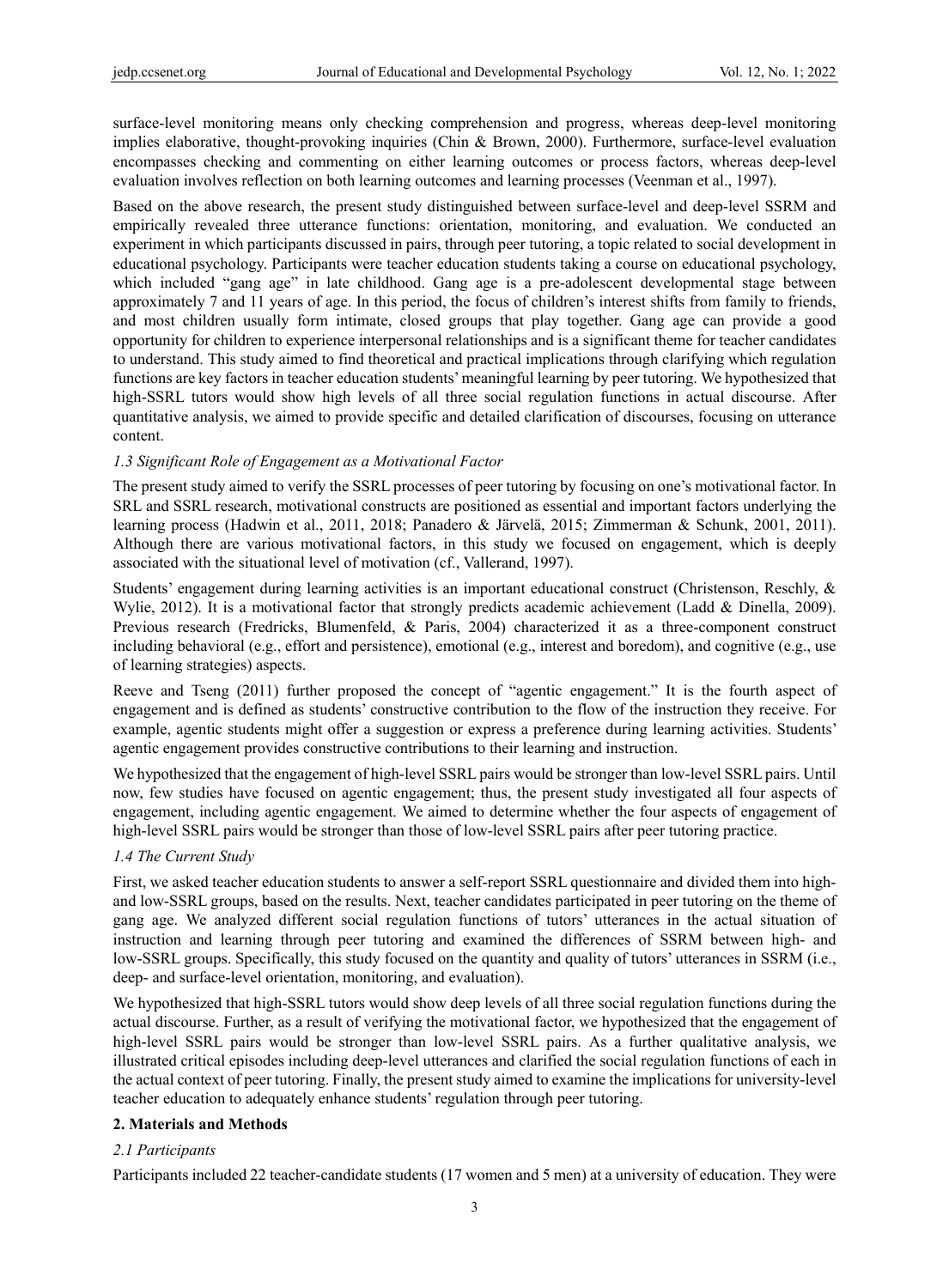randomly divided into 11 pairs. Their ages ranged from 19 to 22 years, with an average age of 20.27 years. After we explained there would be no disadvantages if they declined, we asked them to participate. Informed consent was obtained from all participants, and they participated in this study voluntarily. All data were processed and analyzed anonymously, and personal information was thoroughly protected.

## *2.2 Instruments*

First, participants completed a questionnaire regarding SSRL. Following the survey, a peer tutoring intervention was conducted for 15 minutes. After peer tutoring, all participants completed a questionnaire regarding academic engagement.

# 2.2.1 Socially Shared Learning Strategy Scale

Ito (2015) developed a "Socially shared learning strategy scale," which includes three subscales: "socially shared cognition," "socially shared monitoring," and "socially shared effort regulation." These scales require participants to assess how often they engaged in socially shared learning during group work in their usual classes. Socially shared cognition consists of four items (e.g., "When we solve problems, we use our knowledge and information together"). Socially shared monitoring consists of four items (e.g., "When we solve problems, we monitor our thoughts and ideas together"). Socially shared effort regulation consists of five items (e.g., "We encourage each other and try to study hard"). The questionnaire was administered before peer tutoring, and items were rated on a 6-point scale: (1) strongly disagree, (2) disagree, (3) rather disagree, (4) rather agree, (5) disagree, and (6) strongly agree. Responses were scored based on this scale. The scale's reliability was previously confirmed by Ito (2015). Internal consistency coefficients were as follows: socially shared cognition, Cronbach's  $\alpha = .72$ ; socially shared monitoring,  $\alpha = .76$ ; and socially shared effort regulation,  $\alpha = .78$ , total items of subscales,  $\alpha = .90$ .

## 2.2.2 Items to Assess Academic Engagement

Reeve and Tseng (2011) developed questionnaire items to assess the four aspects of student engagement. We used one item for each of the four aspects of engagement (i.e., behavioral, cognitive, emotional, and agentic engagement), which were previously validated by Reeve and Tseng (2011). After peer tutoring, participants reflected on their own experiences and responded to four items, based on whether they had been the tutor or the tutee. Tutors responded to "I could concentrate on peer tutoring" (behavioral); "I could relate what I am learning to my experience" (cognitive); "I could feel interested" (emotional); and "I could offer suggestions" (agentic). Tutees responded to "I could concentrate on peer tutoring" (behavioral); "I could relate what I am learning to my experience" (cognitive); "I could feel interested" (emotional); and "I could express my opinions" (agentic). These items were rated on a 6-point scale: (1) strongly disagree, (2) disagree, (3) rather disagree, (4) rather agree, (5) disagree, and (6) strongly agree. Responses were scored based on this scale.

#### *2.3 Procedure*

The study was conducted in individual laboratories at the university. Peer tutoring consisted of two sessions, with the first session lasting approximately 5 minutes and the second session lasting approximately 10 minutes. Each student was chosen to be a tutor or tutee at random. To prepare themselves for their role, tutor students received guidance for 5 minutes before the first session. They read a brief explanation of the topic titled "Gang age and child development of their sociality." Tutors were asked to encourage tutees to think deeply about the subject. Tutee students waited in another room for the first session.

During the second session, one student took the role of tutor, and another student took the role of the tutee. Through peer tutoring, each tutor instructed a tutee on ideas of educational psychology related to gang age. Assessment of students' SSRM was based on verbal protocol analysis. All peer tutoring sessions were videotaped. The total recording time of all pairs was 110 minutes.

# *2.4 Coding*

To analyze students' verbal protocols, we adopted coding categories of social and metacognitive regulation (De Backer et al., 2012), including orientation, monitoring, and evaluation. Each category had two dimensions: surface-level and deep-level. Verbal protocols of all pairs were transcribed verbatim and coded by two coders. Each protocol was segmented according to changes in verbalization focus, which formed independent episodes (Chi, Siler, Jeong, Yamauchi, & Hausmann, 2001). The total number of segments was 235. The concordance rate of each category was calculated to determine inter-rater reliability, which was 94.47%. The categories of non-concordant segments were determined through discussion. The frequency at which each type of socially shared learning statement occurred was calculated, based on the number of segments in each protocol, per pair.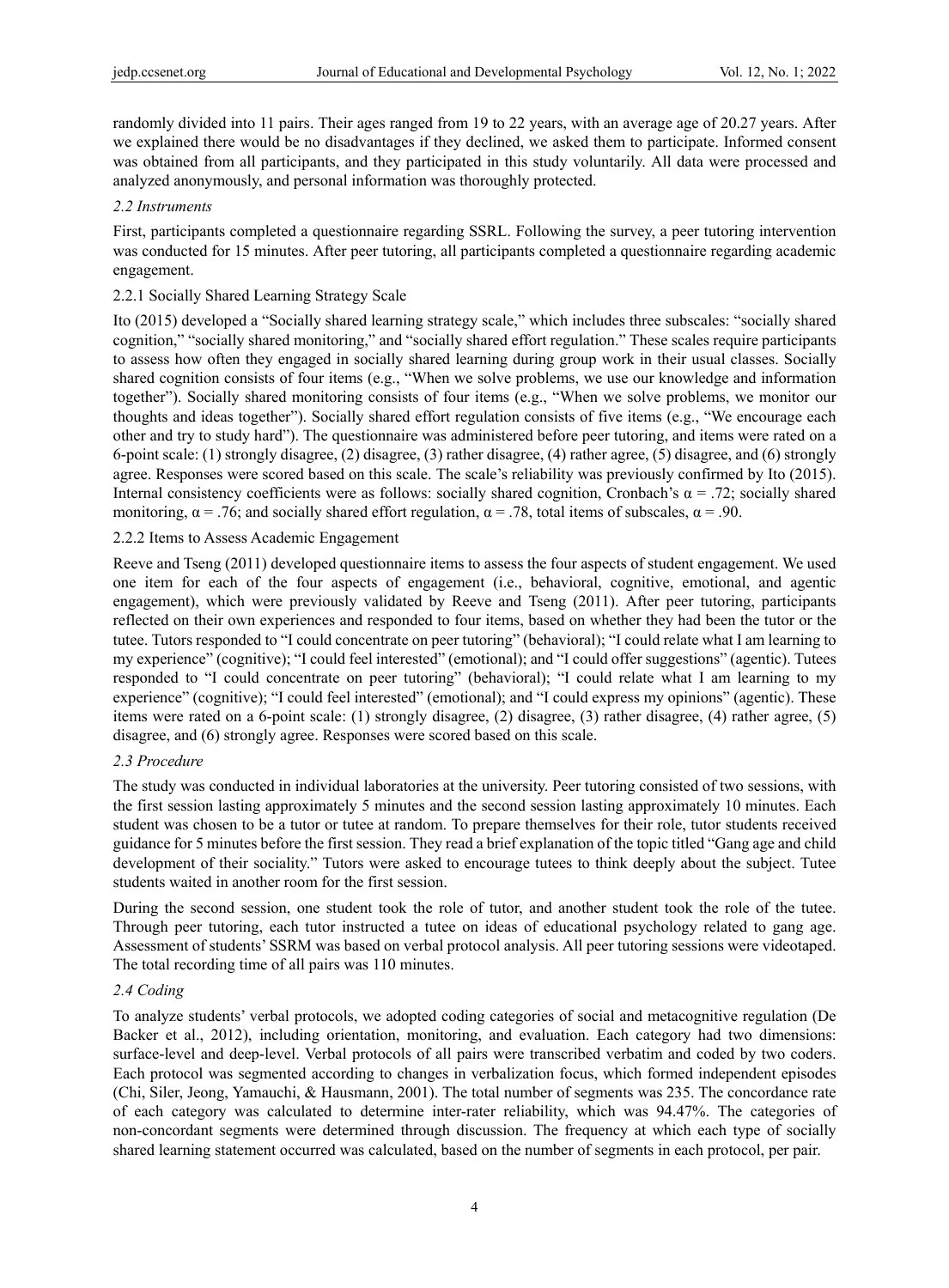# **3. Results**

# *3.1 Division of High- and Low-SSRL Groups*

Total scores for all 13 items of the socially shared learning strategy scales were calculated for each participant (*n* = 22). Scores ranged from 13–78. The total mean score was 58.82, with a standard deviation (*SD*) of 5.37 (*Min* = 51, *Max* = 71). To divide participants into high- and low-SSRL groups, the three highest-scoring pairs and three lowest-scoring pairs were identified based on the maximum and minimum of the range. The mean score in the low-SSRL group ( $n = 6$ ) was 54.17 (*SD* = 2.11). The mean score in the high-SSRL group ( $n = 6$ ) was 63.50 (*SD* = 5.32). Significant differences in the high- and low-SSRL groups were analyzed using *t*-tests. The results showed significant differences ( $t$  (6) = 3.65,  $p$  = .01), with a large effect size (Cohen's  $d = 2.31$ ).

# *3.2 Differences in Social Regulation Functions of Tutoring Utterances between Groups*

The frequency of tutoring utterances was analyzed to clarify different social regulation functions, according to the three categories of orientation, monitoring, and evaluation. Based on the criteria of De Backer et al. (2012), we continued to analyze data while distinguishing between surface-level and deep-level functions.

First, a  $\chi^2$  test was conducted to investigate differences in the frequency of utterances regarding surface-level orientation function. The results did not show a significant difference ( $\chi^2$  = 0.03, *df* = 1, *p* = .85). Next, a  $\chi^2$  test was conducted to investigate differences in the frequency of utterances regarding surface-level monitoring function. The results did not show a significant difference  $(\chi^2 = 0.00, df = 1, p = 1.00)$ . Finally, a  $\chi^2$  test was conducted to investigate differences in the frequency of utterances regarding surface-level evaluation function. The result showed a marginally significant difference  $(\chi^2 = 3.33, df = 1, p = .07)$ . Table 1 and Figure 1 show these results.

| Surface-level regulation | High-SSRL Group | Low-SSRL Group |
|--------------------------|-----------------|----------------|
|                          | Freq.           | Freq.          |
| Orientation              |                 | 14             |
| Monitoring               |                 |                |
| Evaluation               | $20^{\dagger}$  | 10             |

Table 1. Frequency of Tutoring Utterances in High- and Low-SSRL Groups at the Surface Level



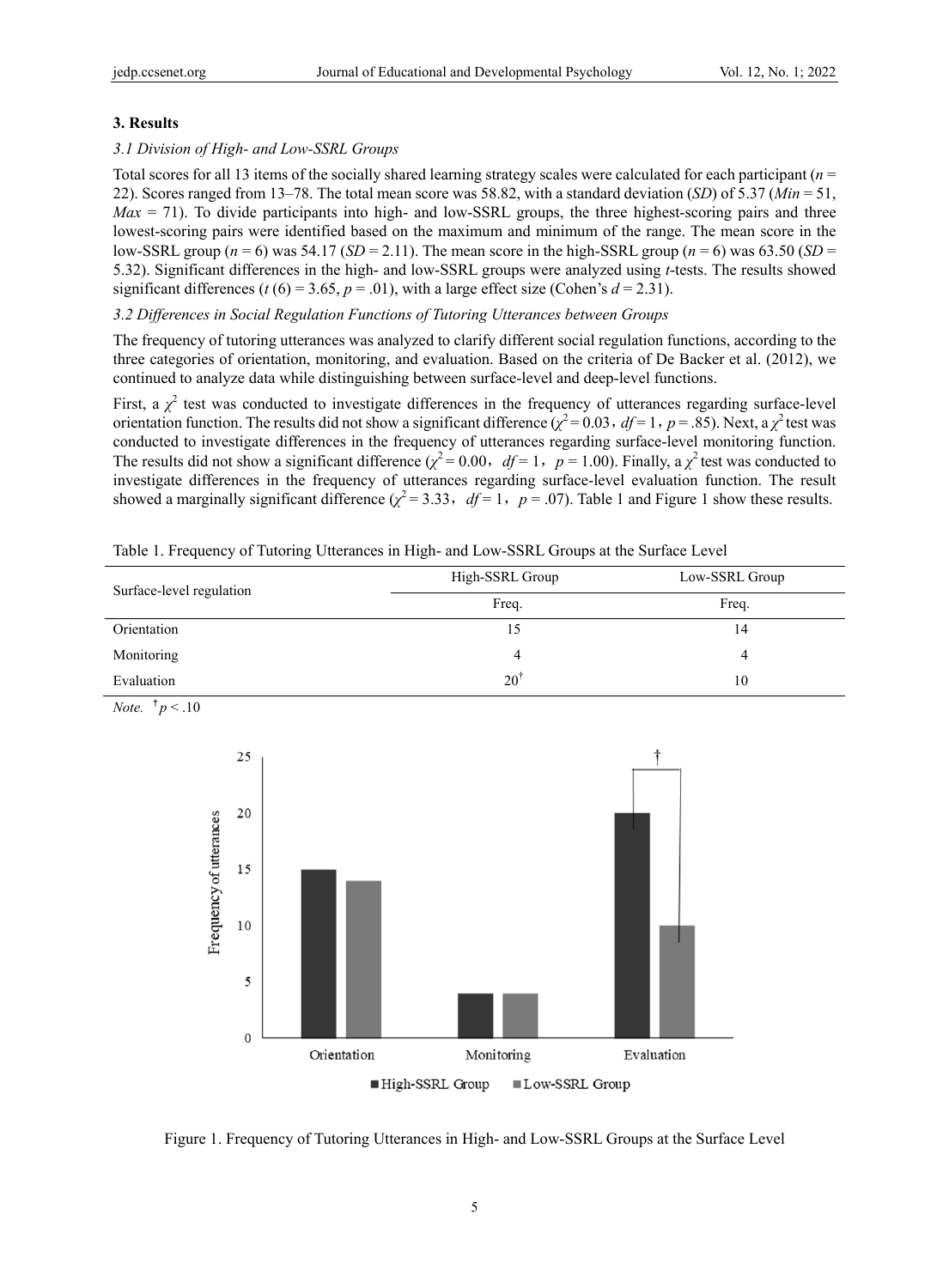Subsequently, a  $\chi^2$  test was conducted to investigate differences in the frequency of utterances regarding deep-level orientation function. The results showed a significant difference  $(\chi^2 = 4.48, df = 1, p = .03)$ . Next, a  $\chi^2$  test was conducted to investigate differences in the frequency of utterances regarding deep-level monitoring function. The results did not show a significant difference ( $\chi^2$  = 1.00, *df* = 1, *p* = .32). Then, a  $\chi^2$  test was conducted to investigate differences in the frequency of utterances regarding deep-level evaluation function. The results did not show a significant difference  $(\chi^2 = 1.14, df = 1, p = .29)$ . Table 2 and Figure 2 show these results.

Table 2. Frequency of Tutoring Utterances in High- and Low-SSRL Groups at the Deep Level

| Deep-level regulation | High-SSRL group | Low-SSRL group |  |
|-----------------------|-----------------|----------------|--|
|                       | Freq.           | Freq.          |  |
| Orientation           | $19*$           |                |  |
| Monitoring            |                 |                |  |
| Evaluation            |                 |                |  |

*Note.* \**p* < .05.



Figure 2. Frequency of Tutoring Utterances in High- and Low-SSRL Groups at the Deep Level

Tutors in high-SSRL pairs adopted deep-level orientation significantly more than low-SSRL pairs. Deep-level orientation is used to process task demands and activate prior knowledge (De Backer et al., 2012). In the situation used in the present study, in which tutors taught tutees about a construct of developmental psychology, deep-level orientation was the most important for regulatory utterances. Though the *p*-value was .07, tutors in the high-SSRL groups tended to adopt surface-level evaluations. Surface-level evaluations consist of checking and commenting on either learning outcomes or process factors (De Backer et al., 2012). Tutors in high-SSRL groups tended to frequently confirm tutees were able to adequately understand the construct.

# *3.3 Differences in Academic Engagement*

To investigate academic engagement after peer tutoring, mean scores for the four types of engagement in the highand low-SSRL groups were analyzed using *t*-tests. The results are shown in Table 3. Significant differences were confirmed for both cognitive and agentic engagement, and the effect sizes were large. The high-SSRL group showed higher cognitive and agentic engagement than the low-SSRL group.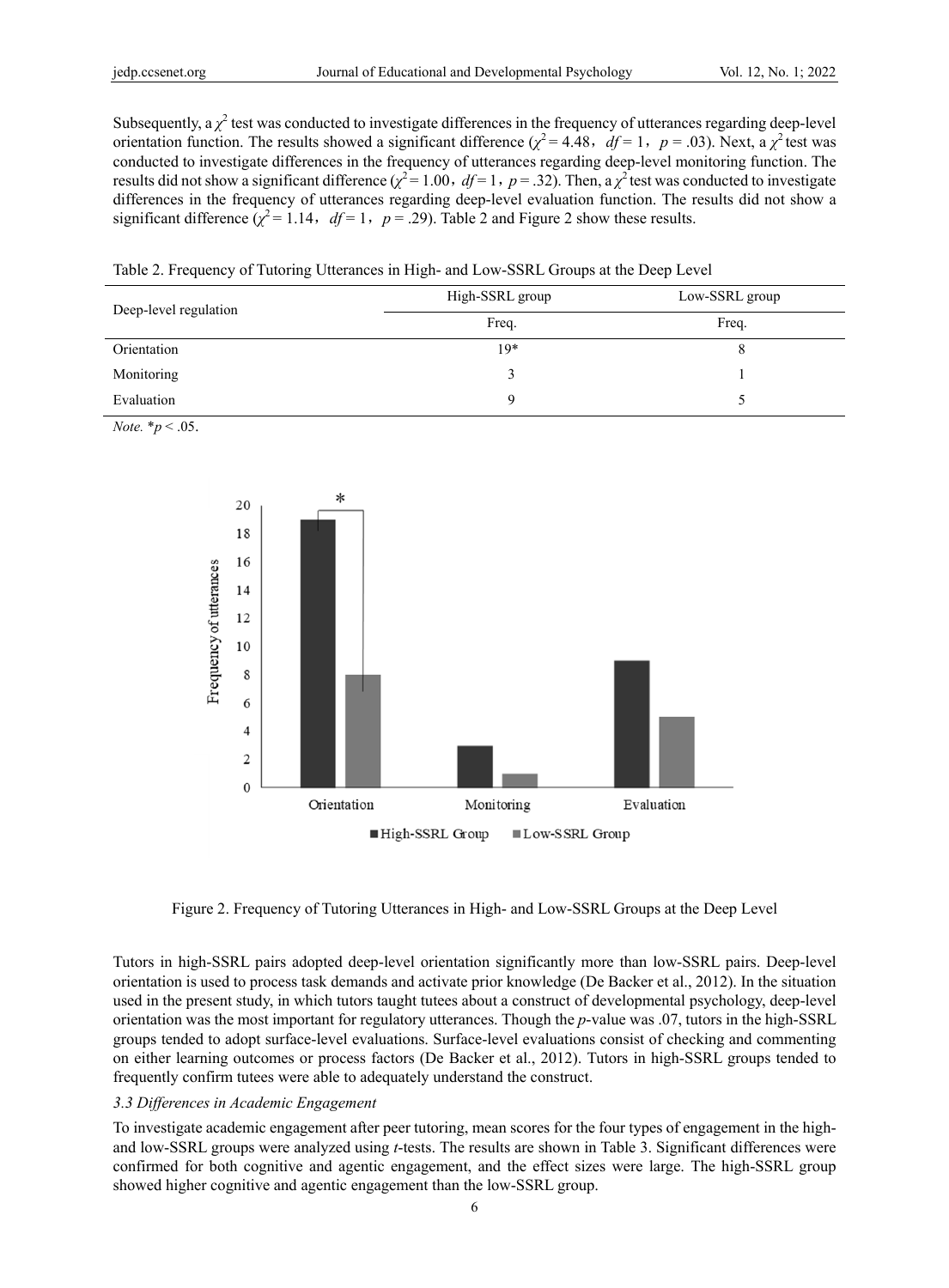| Academic engagement | High-SSRL group |      | Low-SSRL group |      | t(df)    | <i>p</i> -value | Cohen's d |
|---------------------|-----------------|------|----------------|------|----------|-----------------|-----------|
|                     | $\overline{M}$  | SD   | M              | SD   |          |                 |           |
| <b>Behavioral</b>   | 4.83            | 0.98 | 4.50           | 0.55 | 0.73(10) | .48             | 0.42      |
| Cognitive           | 5.17            | 0.75 | 4.00           | 1.41 | 1.78(10) | $.10\,$         | 1.03      |
| Emotional           | 5.17            | 1.33 | 4.83           | 0.75 | 0.53(10) | .60             | 0.31      |
| Agentic             | 5.00            | 0.89 | 3.83           | 0.75 | 2.44(10) | .03             | 1.41      |

Table 3. Results of *t*-Tests on Mean Scores of Four Aspects of Engagement Between High- and Low-SSRL Groups

## *3.4 Interpretative Analysis of Peer Tutoring Utterances*

Additionally, we interpretatively analyzed a typical episode, including critical content in the discourse. As a result of analyzing the social regulation functions of tutoring utterances between the high- and low-SSRL groups, we clarified that deep-level orientation had a significant role. As shown in Tables 4 and 5, we extracted the two episodes in which utterances of deep-level orientation occurred most successively. Table 4 presents the best episode, and Table 5 presents the second-best episode regarding the number of successive occurrences of deep-level orientation. We elaborate on an episode in Table 4 and provide a supplementary explanation with an episode in Table 5.

#### 3.4.1 Description of the Scene in Table 4

Two female students (one tutor and one tutee) sat in front of each other and discussed the concept of gang age. During ten minutes of discourse, the utterance protocol was started one minute after the tutoring session began. They remembered their own childhoods and discussed the lives of children today, with discourse meant to deepen their thinking. The volume of their voices became louder, and each nodded repeatedly. An atmosphere of strong agreement could be observed. The tempo of their voices increased, and the discussion seemed to be arriving at the most important part.

#### 3.4.2 Interpretative Analysis in Table 4

Next, we interpretatively analyzed the regulation of utterances in the tutor role (see Table 4). Segment 1 was the first utterance of deep-level orientation in the series. After this utterance, deep-level orientation continued successively. By adding explanations such as "other ethnic groups" and "like family" for the "we-ness" aspect of gang age, the tutor tried to concretely describe the topic and approach the demands of this task. Segment 3 was a surface-level evaluation. The tutor did not evaluate the learning outcome or process deeply. However, at the same time, this utterance affirmed the tutee's understanding, based on her memory of her own childhood; thus, the tutor seemed to encourage this discourse. Segment 5 was also a surface-level evaluation; however, soon after that, deep-level orientation occurred. In Segment 6, the tutor stated gang age is an opportunity to acquire social and leadership skills. This utterance analyzed the task more deeply and more closely approached the demands. Then, the tutor referred to problems experienced by children today to activate the tutee's knowledge through discourse. Further, by discussing a case they experienced during on-site teacher training and connecting it to their past experiences, the tutor oriented the tutee's thinking.

Segment 8 was deep-level monitoring. The tutor repeated phrases used by children they met during previous on-site training. By doing so, the tutor provided more precise and concrete explanations to stimulate the tutee's thoughts. Following the tutor's utterance, the tutee's utterance in Segment 9 was "they had 'four' after-school activities every week!" The tutee was able to recognize the problems of children today and attain a deeper understanding. In Segment 10, the tutor confirmed the issues children currently experience by asking, "What do you think of gang age?" In this utterance, the tutor presented the demands of this task once more, and the tutee repeated the same phrase while thinking about it further. In Segment 12, the tutor emphasized the characteristics of gang age again and asked what kinds of problems faced by children today were related to the topic. This oriented the tutee toward processing the task. Following this discourse, in Segment 13, the tutee showed awareness of the central issue of gang age itself, and widen her thinking to include deeper social problems in modern society. This referred to the difficulties of Japanese children today in constructing the social groups necessary during gang age because birth rates in Japan are declining. This utterance referred to "gang group loss theory," which developmental psychologists continue to dispute. This episode could be interpreted as the tutor's orientation utterances leading the tutee toward the core issue.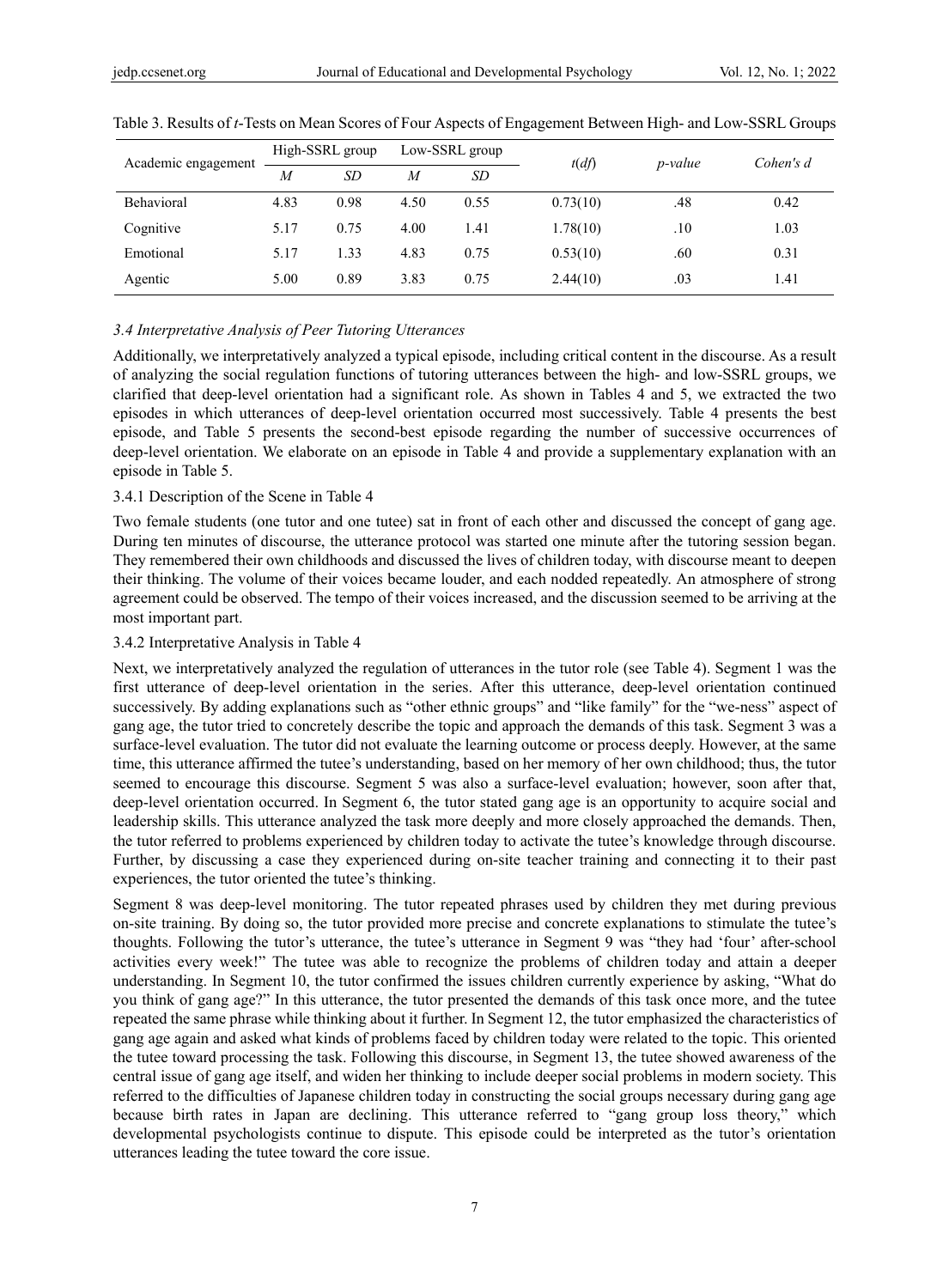| Segment Tutoring<br>No. | role  | Verbal protocol excerpt                                                                                                                                                                                                                                                                                                                                                                                                                                                                                                                                                                                                                                                                                | Segment coding | Level   |
|-------------------------|-------|--------------------------------------------------------------------------------------------------------------------------------------------------------------------------------------------------------------------------------------------------------------------------------------------------------------------------------------------------------------------------------------------------------------------------------------------------------------------------------------------------------------------------------------------------------------------------------------------------------------------------------------------------------------------------------------------------------|----------------|---------|
| 1                       | Tutor | It wasn't good to say, "Nonsense," though. It's like we-consciousness.<br>That's related to only themselves. So, it seems like the same ethnic<br>group. "Another peer group is a different ethnic group." It's like "All the Orientation<br>world is only our outgroup." Speaking another way, they are like a kind<br>of family, the second family                                                                                                                                                                                                                                                                                                                                                   |                | Deep    |
| $\overline{2}$          | Tutee | It's "Family!"                                                                                                                                                                                                                                                                                                                                                                                                                                                                                                                                                                                                                                                                                         |                |         |
| $\mathfrak{Z}$          | Tutor | Yeah, "Family!"                                                                                                                                                                                                                                                                                                                                                                                                                                                                                                                                                                                                                                                                                        | Evaluation     | Surface |
| $\overline{4}$          | Tutee | Is that called "Fam" <sup>1</sup> something?                                                                                                                                                                                                                                                                                                                                                                                                                                                                                                                                                                                                                                                           |                |         |
| 5                       | Tutor | Yes. Yes.                                                                                                                                                                                                                                                                                                                                                                                                                                                                                                                                                                                                                                                                                              | Evaluation     | Surface |
| 6                       | Tutor | It's something like that Adolescent period One of their friends<br>becomes their best friend when they grow up. They learn various social<br>skills from experiences with friends during this period. For example,<br>how to take leadership, negotiate and solve their conflicts, and help each<br>other when they get in trouble. Well, as it were, it's pretty precious and<br>an important opportunity for children. That's "gang group." But recently,<br>"nuclear families," or families without brothers and sisters, are<br>increasing. Children are very busy because they have to go to cram<br>school or after school activities. Students at $OOO2$ elementary school<br>were really busy. | Orientation    | Deep    |
| $\overline{7}$          | Tutee | Extremely busy.                                                                                                                                                                                                                                                                                                                                                                                                                                                                                                                                                                                                                                                                                        |                |         |
| 8                       | Tutor | One child said "Today I have to go to English class after school."                                                                                                                                                                                                                                                                                                                                                                                                                                                                                                                                                                                                                                     | Monitoring     | Deep    |
| 9                       | Tutee | Yeah, they said "They had 'four' after school activities every week!"                                                                                                                                                                                                                                                                                                                                                                                                                                                                                                                                                                                                                                  |                |         |
| 10                      | Tutor | That's right. The number of children playing outside has decreased, and<br>they enjoy using smartphones and playing video games at home, more<br>and more There could be the possibility that opportunities to Orientation<br>experience "gang age" become fewer than the past. Then, what do you<br>think of "gang group?"                                                                                                                                                                                                                                                                                                                                                                            |                | Deep    |
| 11                      | Tutee | Did you say, "What do you think of gang group?"                                                                                                                                                                                                                                                                                                                                                                                                                                                                                                                                                                                                                                                        |                |         |
| 12                      | Tutor | Yes! It's very important, though These groups are really close. One of<br>its features is closeness. So, the number of children involved with gang Orientation<br>groups become less and less                                                                                                                                                                                                                                                                                                                                                                                                                                                                                                          |                | Deep    |
| 13                      | Tutee | Yeah, however, both after-school activities and playing outside are<br>decreasing. These are not something related with gang group. How<br>should I say There are children who can't have groups of "gang age"<br>to belong to. That's a big issue!                                                                                                                                                                                                                                                                                                                                                                                                                                                    |                |         |

#### Table 4. Qualitative Analysis of Best Episode with Deep-Level Orientation

*Note.* <sup>1</sup> "Fam" is an English abbreviation that some cohorts use in Japan. This pair had used this term to refer to "their own unique group which they belonged to in their childhood." It just means "gang group."

<sup>2</sup> OOO is the name of a Japanese elementary school at which this pair had on-site training for teacher candidates.

#### 3.4.3 Interpretative Analysis in Table 5

We illustrate one more critical supplementary episode in Table 5. This utterance was started soon after the tutoring session began. Segment 1 was the first utterance of surface-level orientation in the series, and after this utterance, surface-level orientation continued successively. The tutor asked the tutee directly if she knew about gang age. Segment 3 was an utterance of a surface-level evaluation. The tutor affirmed the tutee's understanding. This utterance seemed to have an enhancing effect on the tutee's motivation. Segments 6 and 8 were successive utterances of deep-level orientation, which activated and extracted the tutee's prior knowledge. After that, the tutor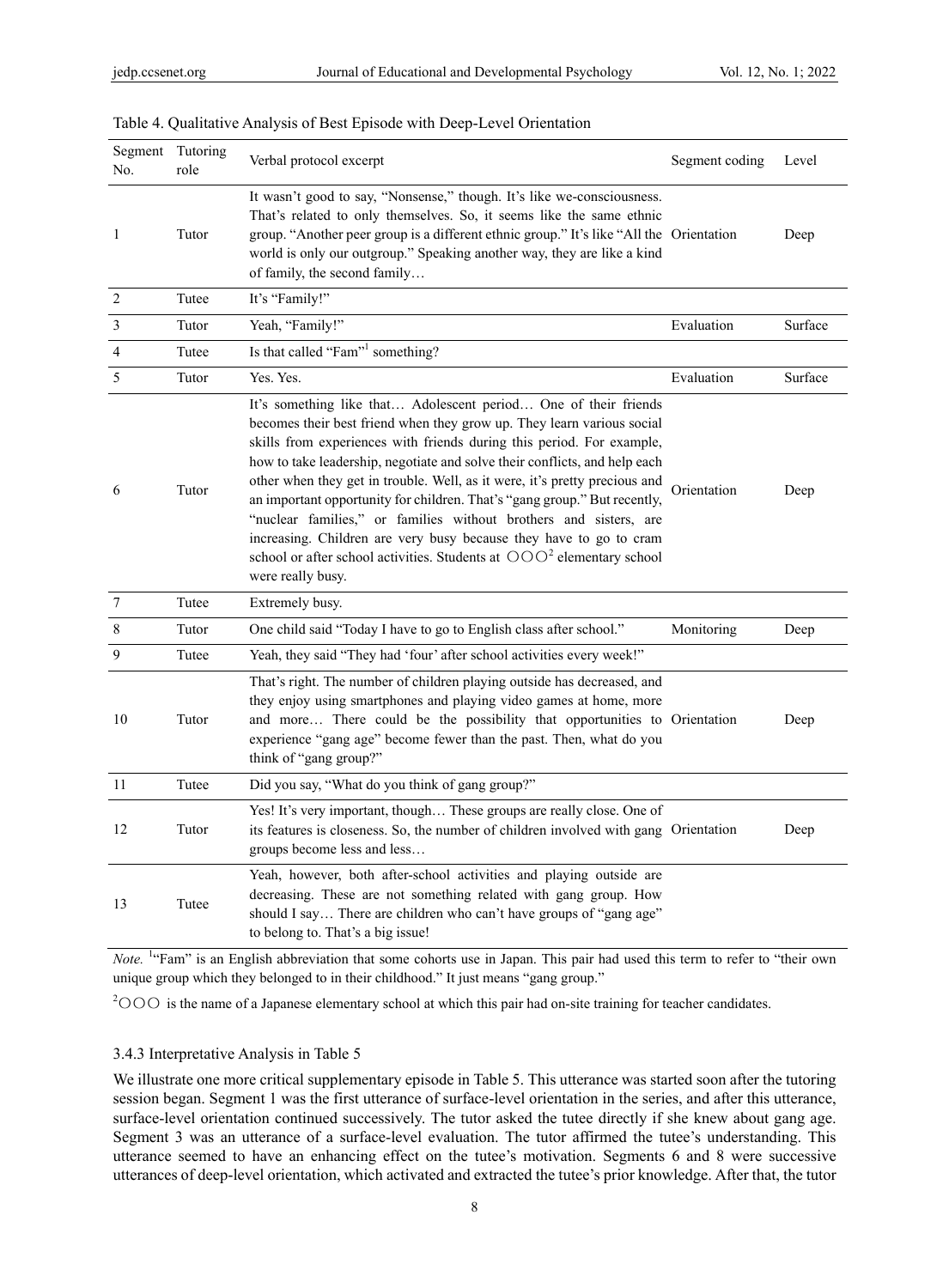provided a brief explanation of gang age (i.e., the following omission in Table 5). Segment 11 was an utterance of deep-level orientation, which tried to process task demands and approach the core issue.

| Segment<br>No. | Tutoring<br>role | Verbal protocol excerpt                                                                    | Segment<br>coding | Level   |
|----------------|------------------|--------------------------------------------------------------------------------------------|-------------------|---------|
| 1              | Tutor            | Do you know what "gang age" is? We learned about this in a lecture at<br>the university.   | Orientation       | Surface |
| 2              | Tutee            | We already learned it, but I can't remember it in detail.                                  |                   |         |
| 3              | Tutor            | Hahaha! Really? Have you heard of gang age?                                                | Orientation       | Surface |
| 4              | Tutee            | Yeah. It is some period, isn't it?                                                         |                   |         |
| 5              | Tutor            | That is right!                                                                             | Evaluation        | Surface |
| 6              | Tutor            | It's elementary school, or junior high school? High school? Or<br>kindergarten?            | Orientation       | Deep    |
| 7              | Tutee            | Elementary school!                                                                         |                   |         |
| 8              | Tutor            | Well, when is it during elementary school? Lower grade? Middle grade?<br>Higher grade? $1$ | Orientation       | Deep    |
| 9              | Tutee            | Middle grade.                                                                              |                   |         |
| 10             | Tutor            | Yeah. Yeah. Yeah. Right!                                                                   | Evaluation        | Surface |
|                |                  | the following omission $-\text{--}$                                                        |                   |         |
| 11             | Tutor            | Yeah, although, what do you think this experience brings about?                            | Orientation       | Deep    |

Table 5. Qualitative Analysis of Second-Best Episode with Deep-Level Orientation

*Note.* <sup>1</sup>Lower grade means the first and second grades in Japanese elementary school. Middle grade is the third and fourth grades. Higher grade is the fifth and sixth grades.

## **4. Discussion**

## *4.1 Analysis of the Social Regulation Functions of Utterances in Peer Tutoring*

The high-SSRL groups showed a strong tendency to engage in SSRL during their usual learning activities. Our findings showed that tutors focused on deep-level orientation to promote tutees' understanding through peer tutoring. Orientations support tutees' learning, providing cognitive scaffolds and knowledge-building explanations (cf., De Backer et al., 2015a, 2015b). Particularly, the social-regulation function of deep-level orientation allows students to engage in task analysis and become acquainted with learning objectives or task demands and each other's initial understanding (cf., Pintrich, 2004). This helps to increase their understanding both in the initial stage of the learning process and first phase of self-regulation, as shown in the present study through dialog analysis of peer tutoring. De Backer et al. (2012) implied that thought-provoking questions and explanations positively influence students' awareness of the necessity of monitoring and controlling one's understanding. Interpretative analysis of the episode shown in Table 4 implicated that thought-provoking orientation could promote a tutee's understanding and thinking. Similarly, the episode shown in Table 5 implied that the tutor invited the tutee to engage in deeper reflective thinking.

However, the results of the present study indicated that deep-level monitoring and evaluation did not show any significant differences. Previous research by De Backer et al. (2012) indicated that long-term experience over a full semester manifested three regulation functions of orientation, monitoring, and evaluation. If peer tutoring sessions were for longer periods of time, it is possible it could be better clarified how deep-level monitoring and evaluation work. Through longer peer tutoring practice, the orientation would have brought about deeper monitoring, which would have subsequently led to deeper evaluation. When tutoring practice profoundly evolves with different deep-level regulation strategies, cyclic phases of the regulation (i.e., orientation, monitoring, and evaluation) become prominent (De Backer et al., 2015a, 2015b). When learning experiences become deeper, more socio-cognitive conflicts will occur because the tutor and tutee may begin to have diverse ideas and opinions. Mutual negotiations in peer tutoring will become more necessary, and these processes would bring about more deep-level monitoring and evaluation. Learning through profound reflection and reciprocal peer discussion is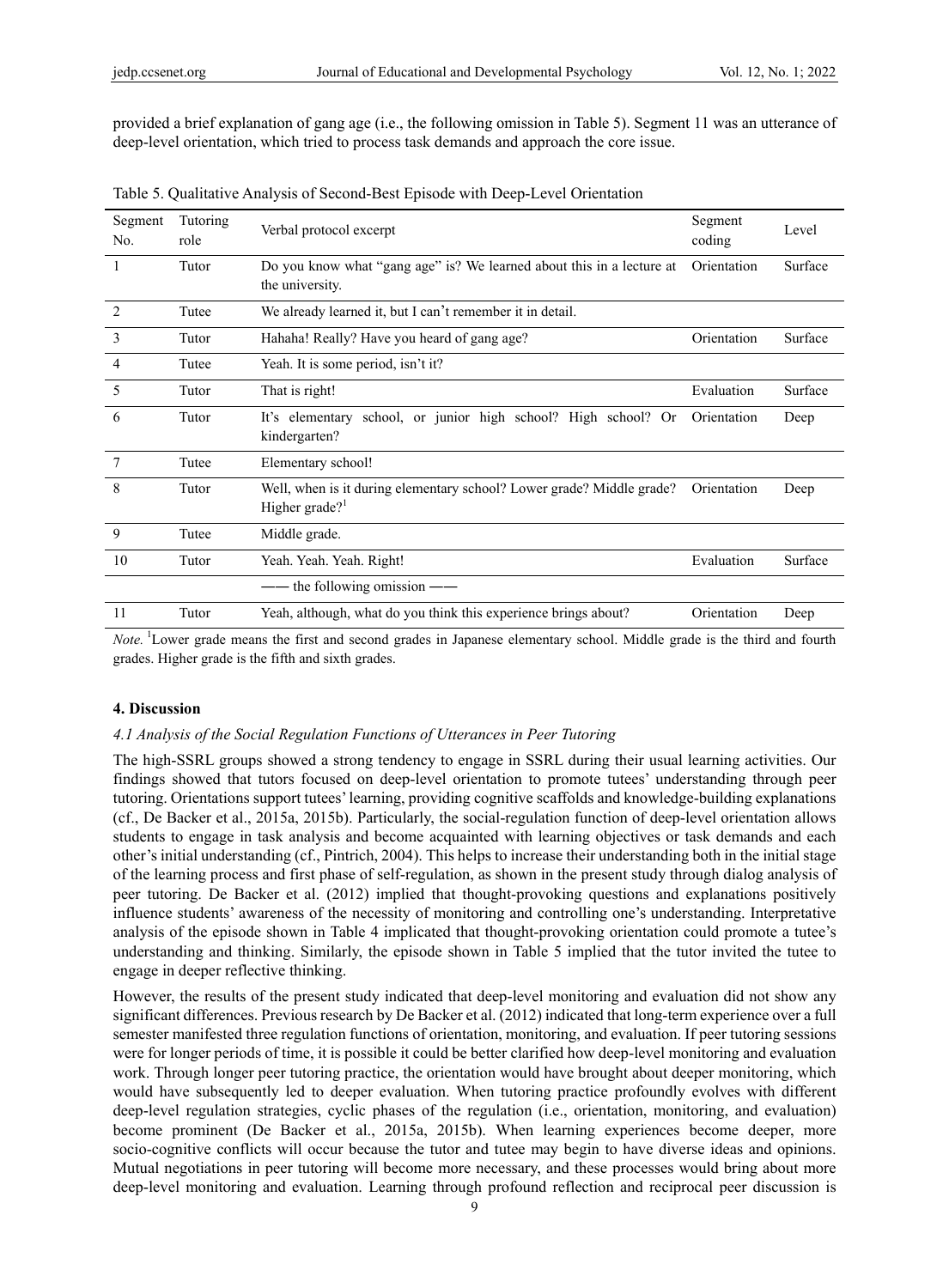called "higher-order learning" (cf., Rogat & Linnenbrink-Garcia, 2011; Volet, Summers, & Thurman, 2009). Future research should further elucidate how higher-order learning is constructed during peer tutoring.

Due to its implications for teacher education, peer tutoring as a teaching practice plays an important role in the acquisition of teaching skills (Tok, 2010). If peer tutoring sessions are introduced into a higher-education course for teacher candidates, course instructors should pay the utmost attention to the social regulation functions of tutoring utterances. Based on our results, deep-level orientation is the most significant phase of regulation. Instructors in teacher education should encourage tutors to ask critical questions and provide knowledge-building explanations, and assess their utterances to enhance reflective thinking in tutees. Additionally, surface-level evaluation is also important, especially in the initial phase of peer tutoring. Finally, long-term instruction and support would provide cyclic phases of regulation function (i.e., deep-level orientation, monitoring, and evaluation), which works effectively (cf., De Backer et al., 2015a, 2015b). Instructors should be mindful of these factors when designing teacher education programs and improving the quality and competency of teacher candidates.

#### *4.2 Results of Analysis Regarding Academic Engagement*

As shown in Table 3, each significant difference in cognitive and agentic engagement was confirmed, and the high-SSRL group showed higher cognitive and agentic aspects of academic engagement. As research on agentic engagement is in its early stages, there are few previous research findings on the topic. Thus, our findings could provide new evidence regarding the importance of agentic engagement in peer tutoring. Participants in high-SSRL groups were shown to have a sense of agency in peer tutoring and constructed their own knowledge and concepts. Additionally, our findings on cognitive engagement implied that these students were actively engaged in deepening their thinking and understanding. As seen in the qualitative analysis of tutoring utterances, both the tutor and tutee connected their past experiences to the theme, thus gaining a deeper understanding. The utterance protocol shown in Table 4 describes how the tutor and tutee expressed their own ideas and connected their own experiences through intensive discourse, indicating the deep understanding process necessary to become actively engaged in learning. These findings indicate teacher educators need to consider improving teacher candidates' abilities to promote cognitive and agentic engagement of school students through peer tutoring experiences. Thus, peer tutoring practice in teacher education would connect acquiring teaching skills to motivating students in the classroom.

## *4.3 Limitations and Future Research Directions*

Although this study adds valuable findings to emerging research on SSRL, some limitations should be acknowledged. First, the sample size was small, and the teacher candidates only attended one university; therefore, the findings should be generalized with caution. Second, this study lacked performance indicators, such as test scores, evaluations of essays, and measurements to assess comprehension and knowledge. Although previous research on corroborative learning showed how SSRL influenced performance (e.g., Malmberg, Järvelä, Järvenoja, & Panadero, 2015), our results could not clarify how SSRL through peer tutoring determined learning outcomes. Further research should examine and elaborate on the processes and functions of SSRL that lead to various learning outcomes by analyzing the influence on performance indicators. Third, peer tutoring discourse is generally influenced by characteristics of interpersonal relationships. For instance, intimate interpersonal relationships would be able to bring about good communication, thus having positive effects on socially shared regulation and academic engagement. In future research, quantitative and qualitative analysis, including more variables related to interpersonal relationships, should be adopted.

There will be a lot of directions for future research since the study of SSRL is still in its infancy. Particularly, there is little empirical research on the regulation processes of teacher candidates' peer tutoring. In general, SSRL research has hypothesized that collaborative learning situations involve processes that allow members to regulate and share their own learning experiences. There are three modes of regulation: self-regulation, co-regulation, and socially shared regulation (Hadwin et al., 2011, 2018; Järvelä & Hadwin, 2013). Co-regulation of learning is the temporary coordination of self-regulation among oneself and others. Learners mediate regulation activities, such as planning, monitoring, evaluation, goal setting, and motivation. This is assumed to be a transitional process from self-regulation to socially shared regulation. A recent study indicated that co-regulation is an umbrella term; thus, it has different modes of regulation, such as other-regulation and directive-regulation (Schoor, Narciss, & Körndle, 2015). Although the present study can provide some insight into socially shared regulation in peer tutoring through quantitative and qualitative research methods, future research needs to further examine how each different regulation mode functions in peer tutoring practice for teaching students at universities.

Moreover, this study has implications for teacher education. If teacher educators introduce peer tutoring into their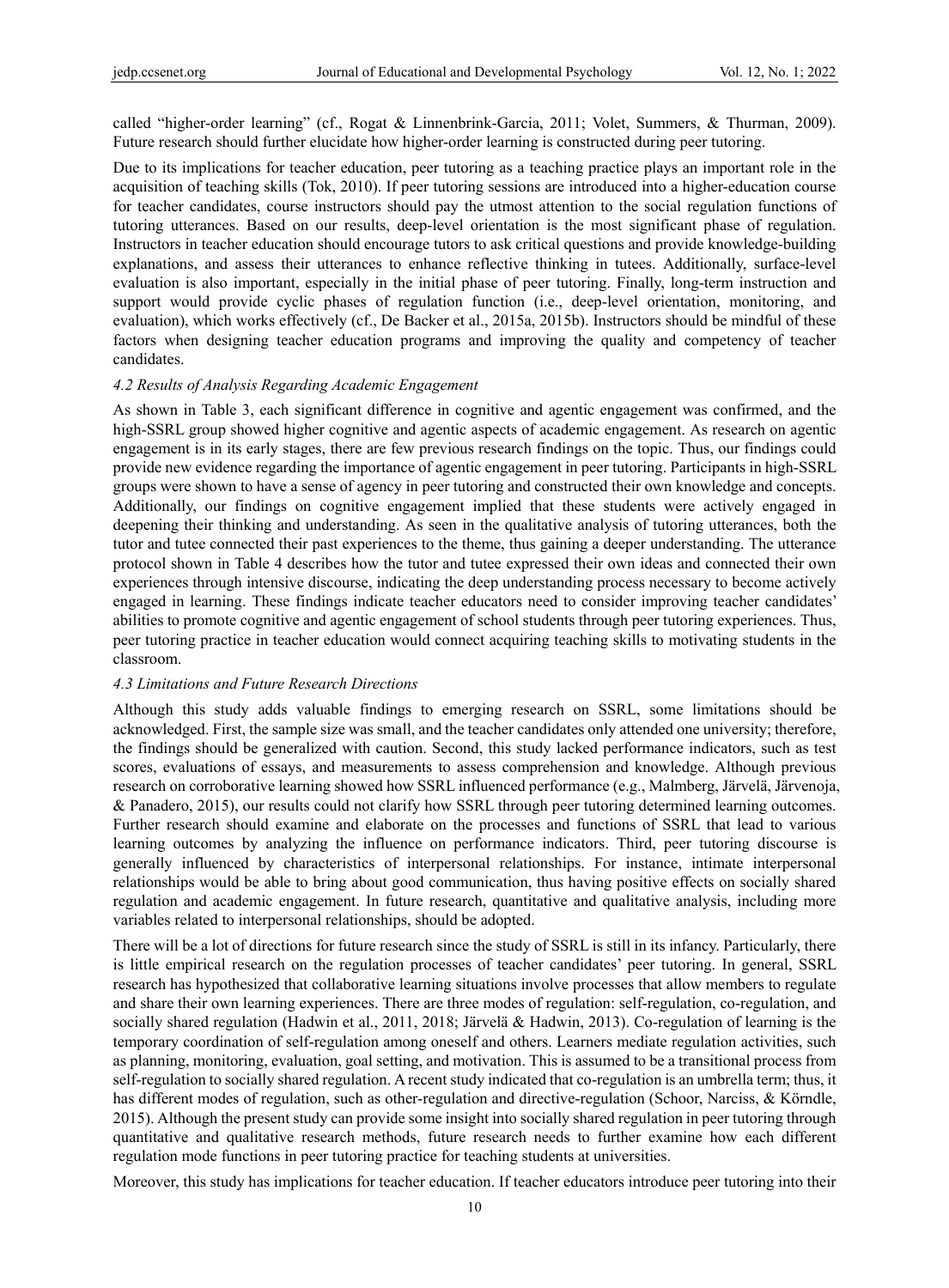teacher-training courses, they should emphasize deep-level orientation, especially during the initial learning stage. Peer tutoring is an efficient and controllable practice, which can be completed in a short time. It is highly convenient because it does not need to consider group membership as opposed to usual corroborative learning, which requires two or more people. Future teacher educators and researchers should examine methods for introducing peer tutoring into university-level courses in order to promote SSRL. Additionally, they could consider if they should introduce it into one unit or into a whole course. Further research on curriculum design that incorporates peer tutoring for teacher candidates in higher education will be required in the future.

Collaborative learning ability is a key competency for success in 21st-century society. Global educational research, such as Assessment and Teaching in 21st Century Skills (ATC21s), considers productive and efficient collaboration to be a necessary skill (Griffin et al., 2012). Higher education has placed increasing importance on introducing collaborative learning into university courses. Teacher candidates need to acquire  $21<sup>st</sup>$ -century skills and become self-regulated learners who are able to appropriately regulate their learning partners. In this new era, teacher education curriculum needs to develop teacher candidates' teaching skills that can develop elementary and junior high school students' promising 21st century skills to live in a rapidly changing society.

## **Declarations**

## **Funding**

This work was supported by JSPS KAKENHI Grant Numbers 26380881, 17K04352.

#### **Conflicts of Interest**

The authors declare no conflicts of interest associated with this manuscript.

#### **Acknowledgments**

We would like to express our gratitude to all the university students who cooperated in our research.

#### **References**

- Bernacki, M. L. (2018). Examining the cyclical, loosely sequenced, and contingent features of self-regulated learning: Trace data and their analysis. In D. H. Schunk & J. A. Greene (Eds.), *Handbook of self-regulation of learning and performance* (pp. 370-387). New York, NY: Routledge. https://doi.org/10.4324/9781315697048-24
- Chi, M. T. H., Siler, S. A., Jeong, H., Yamauchi, T., & Hausmann, R. G. (2001). Learning from human tutoring. *Cognitive Science*, *25*(4), 471-533. https://doi.org/10.1016/S0364-0213(01)00044-1
- Chin, C., & Brown, D. E. (2000). Learning in science: A comparison of deep and surface approaches. *Journal of Research in Science Teaching*, *37*(2), 109-138. https://doi.org/10.1002/(SICI)1098-2736(200002)37:2<109::AID-TEA3>3.0.CO;2-7
- Christenson, S. L., Reschly, A. L., & Wylie, C. (2012). *Handbook of research on student engagement.* New York, NY: Springer. https://doi.org/10.1007/978-1-4614-2018-7
- Daloglu, A., & Vural, S. (2013). The effects of training on pre-service English teachers' regulation of their study time. *Australian Journal of Teacher Education*, *38*(6), 46-70. https://doi.org/10.14221/ajte.2013v38n6.2
- De Backer, L., Van Keer, H., & Valcke, M. (2012). Fostering university students' metacognitive regulation through peer tutoring. *Procedia - Social and Behavioral Sciences, 69*, 1594-1600. https://doi.org/10.1016/j.sbspro.2012.12.104
- De Backer, L., Van Keer, H., & Valcke, M. (2015a). Promoting university students' metacognitive regulation through peer tutoring: The potential of reciprocal peer tutoring. *Higher Education, 70*(3), 469-486. https://doi.org/10.1007/s10734-014-9849-3
- De Backer, L., Van Keer, H., & Valcke, M. (2015b). Exploring evolutions in reciprocal peer tutoring groups' socially shared metacognitive regulation and identifying its metacognitive correlates. *Learning and Instruction, 38*, 63-78. https://doi.org/10.1016/j.learninstruc.2015.04.001
- Fredricks, J. A., Blumenfeld, P. C., & Paris, A. H. (2004). School engagement: Potential of the concept, state of the evidence. *Review of Educational Research, 74*(1), 59-109. https://doi.org/10.3102/00346543074001059
- Griffin, P., McGaw, B., & Care, E. (2012). *Assessment and teaching of 21st century skills.* Springer Science+Business Media. https://doi.org/10.1007/978-94-007-2324-5
- Hadwin, A. F., Järvelä, S., & Miller, M. (2011). Self-regulated, co-regulated, and socially shared regulation of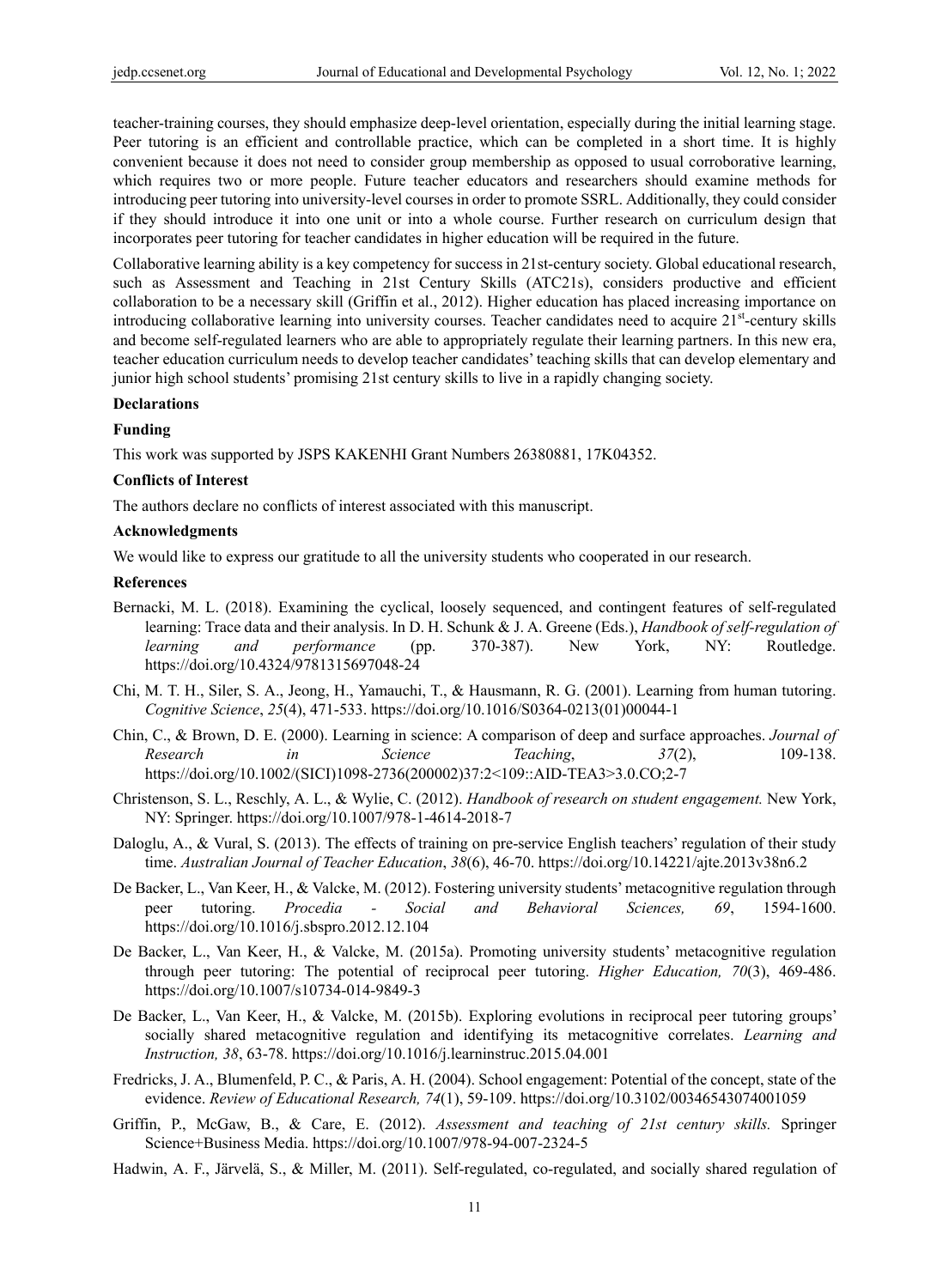learning. In B. J. Zimmerman & D. H. Schunk (Eds.), *Handbook of self-regulation of learning and performance* (pp. 65-84). New York, NY: Routledge.

- Hadwin, A. F., Järvelä, S., & Miller, M. (2018). Self-regulation, co-regulation, and shared regulation in collaborative learning environments. In D. H. Schunk & J. A. Greene (Eds.), *Handbook of self-regulation of learning and performance* (pp. 83-106). New York, NY: Routledge. https://doi.org/10.4324/9781315697048-6
- Ito, T. (2015, August). *The relationship between self-regulated learning and socially shared regulation of learning.* Paper presented at the 16th Biennial European Association for Research on Learning and Instruction Conference, Limassol, Cyprus.
- Järvelä, S., & Hadwin, A. F. (2013). New frontiers: Regulating learning in CSCL. *Educational Psychologist, 48*(1), 25-39. https://doi.org/10.1080/00461520.2012.748006
- Järvelä, S., Järvenoja, H., & Malmberg, J. (2019). Capturing the dynamic and cyclical nature of regulation: Methodological progress in understanding socially shared regulation in learning. *International Journal of Computer-Supported Collaborative Learning, 14*(4), 425-441. https://doi.org/10.1007/s11412-019-09313-2
- Ladd, G. W., & Dinella, L. M. (2009). Continuity and change in early school engagement: Predictive of children's achievement trajectories from first to eighth grade? *Journal of Educational Psychology, 101*(1), 190-206. https://doi.org/10.1037/a0013153
- Meijer, J., Veenman, M. V. J., & van Hout-Wolters, B. H. A. M. (2006). Metacognitive activities in text-studying and problem-solving: Development of a taxonomy. *Educational Research and Evaluation*, *12*(3), 209-237. https://doi.org/10.1080/13803610500479991
- Malmberg, J., Järvelä, S., Järvenoja, H., & Panadero, E. (2015). Promoting socially shared regulation of learning in CSCL: Progress of socially shared regulation among high- and low-performing groups. *Computers and Human Behavior, 52*, 562-572. https://doi.org/10.1016/j.chb.2015.03.082
- Pintrich, P. R. (2004). A conceptual framework for assessing motivation and self-regulated learning in college students. *Educational Psychology Review, 16*(4), 385-407. http://dx.doi.org/10.1007/s10648-004-0006-x
- Panadero, E., & Järvelä, S. (2015). Socially shared regulation of learning: A review. *European Psychologist*, *20*(3), 190-203. https://doi.org/10.1027/1016-9040/a000226
- Reeve, J., & Tseng, C. -M. (2011). Agency as a fourth aspect of students' engagement during learning activities. *Contemporary Educational Psychology, 36*(4), 257-267. https://doi.org/10.1016/j.cedpsych.2011.05.002
- Rogat, T. K., & Linnenbrink-Garcia, L. (2011). Socially shared regulation in collaborative groups: An analysis of the interplay between quality of social regulation and group processes. *Cognition and Instruction, 29*(4), 375-415. https://doi.org/10.2307/23050837
- Schoor, C., Narciss, S., & Körndle, H. (2015). Regulation during cooperative and collaborative learning: A theory-based review of terms and concepts. *Educational Psychologist, 50*(2), 97-119. https://doi.org/10.1080/00461520.2015.1038540
- Schunk, D. H., & Greene, J. A. (Eds.). (2018). *Handbook of self-regulation of learning and performance.* New York, NY: Routledge. https://doi.org/10.4324/9781315697048
- Splichal, J. M., Oshima, J., & Oshima, R. (2018). Regulation of collaboration in project-based learning mediated by CSCL scripting reflection. *Computers & Education, 125*, 132-145. https://doi.org/10.1016/j.compedu.2018.06.003
- Tok, S. (2010). The problems of teacher candidate's about teaching skills during teaching practice. *Procedia Social and Behavioral Sciences*, *2*(2), 4142-4146. https://doi.org/10.1016/j.sbspro.2010.03.654
- Topping, K. J. (1996). The effectiveness of peer tutoring in further and higher education: A typology and review of the literature. *Higher Education*, *32*(3), 321-345. https://doi.org/10.1007/BF00138870
- Topping, K. J. (2005). Trends in peer learning. *Experimental Educational Psychology, 25*(6), 631-645. https://doi.org/10.1080/01443410500345172
- Topping, K., & Ehly, S. (Eds.). (1998). *Peer-assisted learning.* Mahwah, NJ: Lawrence Erlbaum Associates. https://doi.org/10.4324/9781410603678
- Vallerand, R. J. (1997). Toward a hierarchical model of intrinsic and extrinsic motivation. In M. P. Zanna (Ed.), *Advances in Experimental Social Psychology, 29* (pp. 271-360). New York, NY: Academic Press.